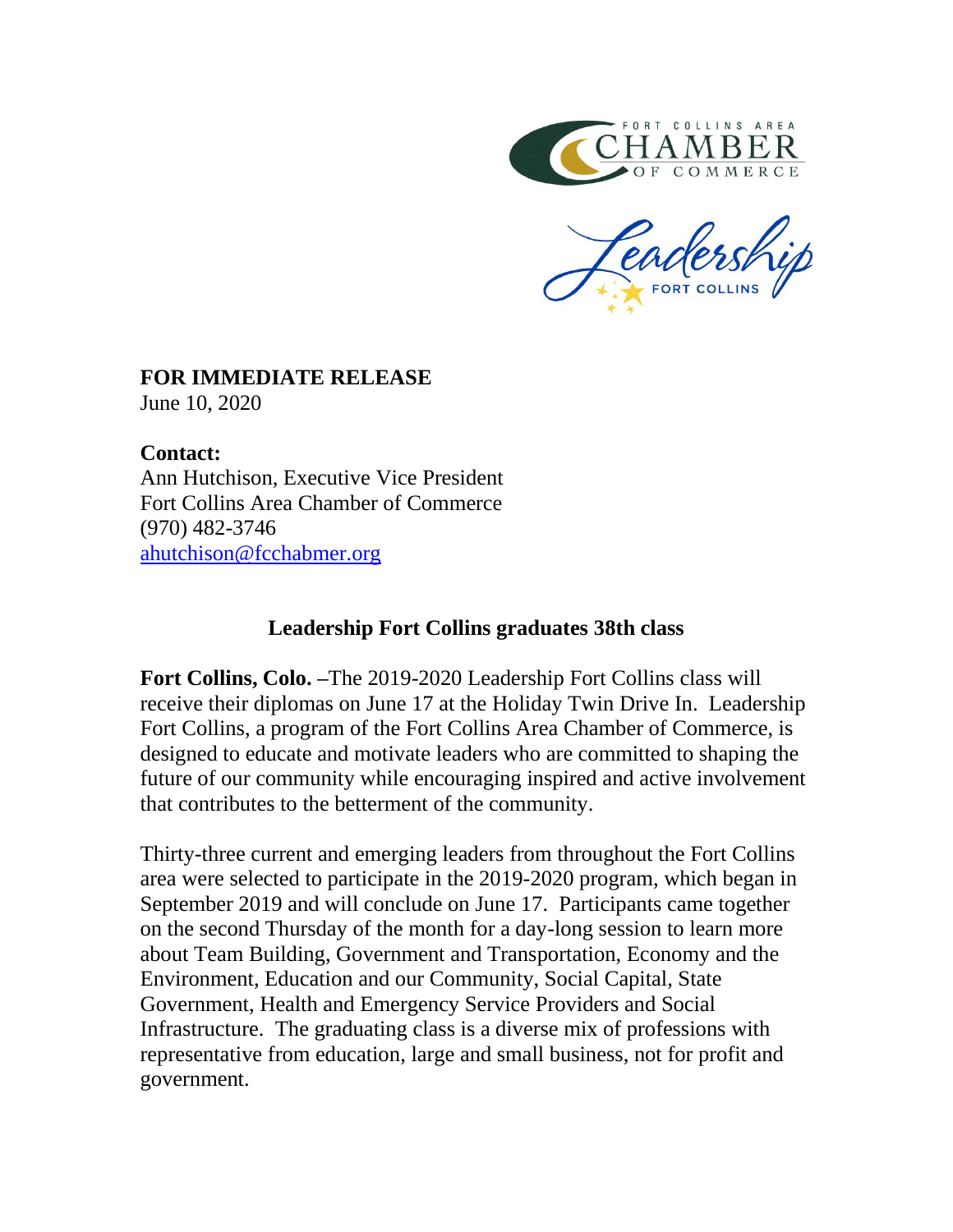The Leadership Fort Collins graduation will include recognition of individual class members with the graduation event being sponsored by Austin's American Grill, BluSKY Restoration Contractors and Vern's Liquor.

Graduating members of the class include: Thomas Ahrens, Eide Bailly Jenna Beairsto, Ditesco Karina Brum, Colorado State University William (Billy) Cooksey, City of Fort Collins Parks Josh Evans, SouthRidge Golf Course Julie Grawe, Write on Red, LLC Michelle Gregov, Flood and Peterson Amy Hoback, The Group Real Estate Mike Katz, Colorado State University Ashlee Lease, Blue Federal Credit Union Dave Maddocks, Brinkman Construction Hilary McCart, AssuredPartners Corina Miller, SummitStone Health Partners Stephanie "Mo" Moreira, Colorado State Liz Morgan, UCHealth Danny Nelson, City of Fort Collins Celeste Ortiz, EnviroPest Julianna Potts, City of Fort Collins - Connexion Jason Radman, Colorado State University - College of Business Jamie Rasmussen, United Way of Larimer County Heather Roth, UCHealth - PVH Nathan Savig, Poudre High School Lauren Shimp, Columbine Health Systems Nathan Shugrue, Brillity Digital Dana Spanjer, Spanjer Homes Julie Sutter, The Music District Kyle Uhlenhopp, The Compass Wealth Group Jennifer Umland, Fort Collins Area Chamber of Commerce Colin Veldman, Flood and Peterson John Verderame, North Fort Collins Neighbors - BVM Kristy Volesky, Fort Collins Police Services Phil Walter, The Clark Enersen Partners Kaitlin Zobel, UCHealth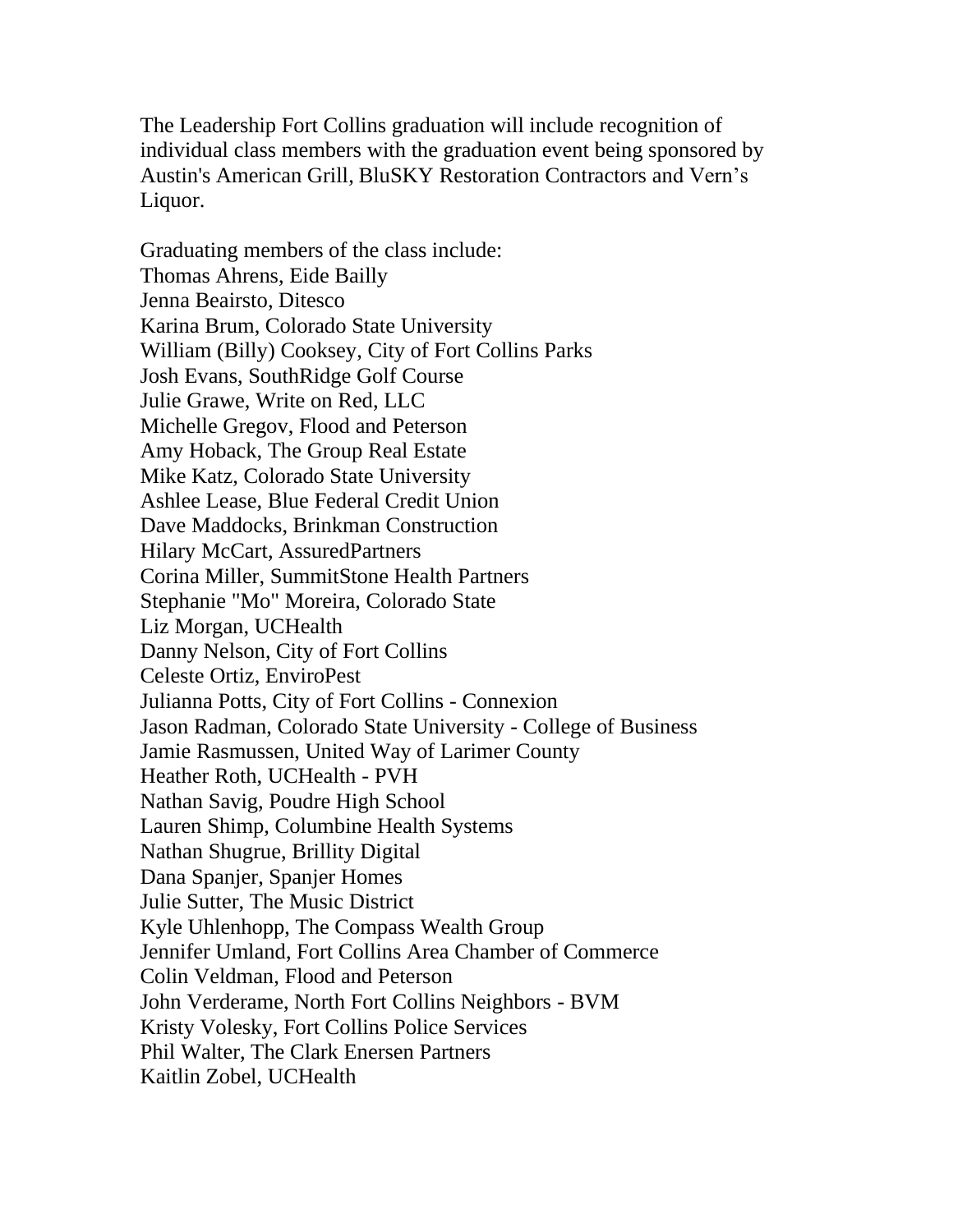The program was produced by the Fort Collins Area Chamber with assistance from a steering committee: Stephanie Ashley, Brinkman Emily Birdsall, Jolly Events Heather Buoniconti, Food Bank for Larimer County Jen Cooper, SummitStone Health Partners Mark Culloton, UCHealth Lauren Dewey, City of Fort Collins Jess Dyrdahl, Colorado State University Maryann Fillingim, UCHealth Jerick Flores, CSU Alumni Association Jill Foster, Realities For Children Gretchen Gramling, Visual Health Solutions Charles Grant, First National Bank Huston Hoffman, RPT Realty Ann Hutchison, Fort Collins Area Chamber of Commerce Natalia Infante Caylor, Infante Consulting and Research Mara Johnson, Habitat for Humanity Tracy Katz, First National Bank Carley McAbee, Indigo Grantsmithing Jennifer McLain, Alpha Center Katie Nixon, UCHealth Tiffany Paulus, FoCo Fourteener Emily Peddicord, Gleeds Ali Raza, CSU Colan Scheidenhelm, Schure Consulting Teresa Sedlak, Office of the Alternative Defense Counsel Lauren Smiley, BluSky Restoration Nick Smiley, City of Fort Collins Gretchen Stanford, City of Fort Collins Zachary Sumner, BW Integrated Systems Abe Theiss Brad Ward, City of Fort Collins Meghan Willis, UCHealth

Anyone interested in learning more about the program should contact Ann Hutchison at (970) 482-3746 or ahutchison@fcchamber.org.

## **About the Fort Collins Area Chamber**